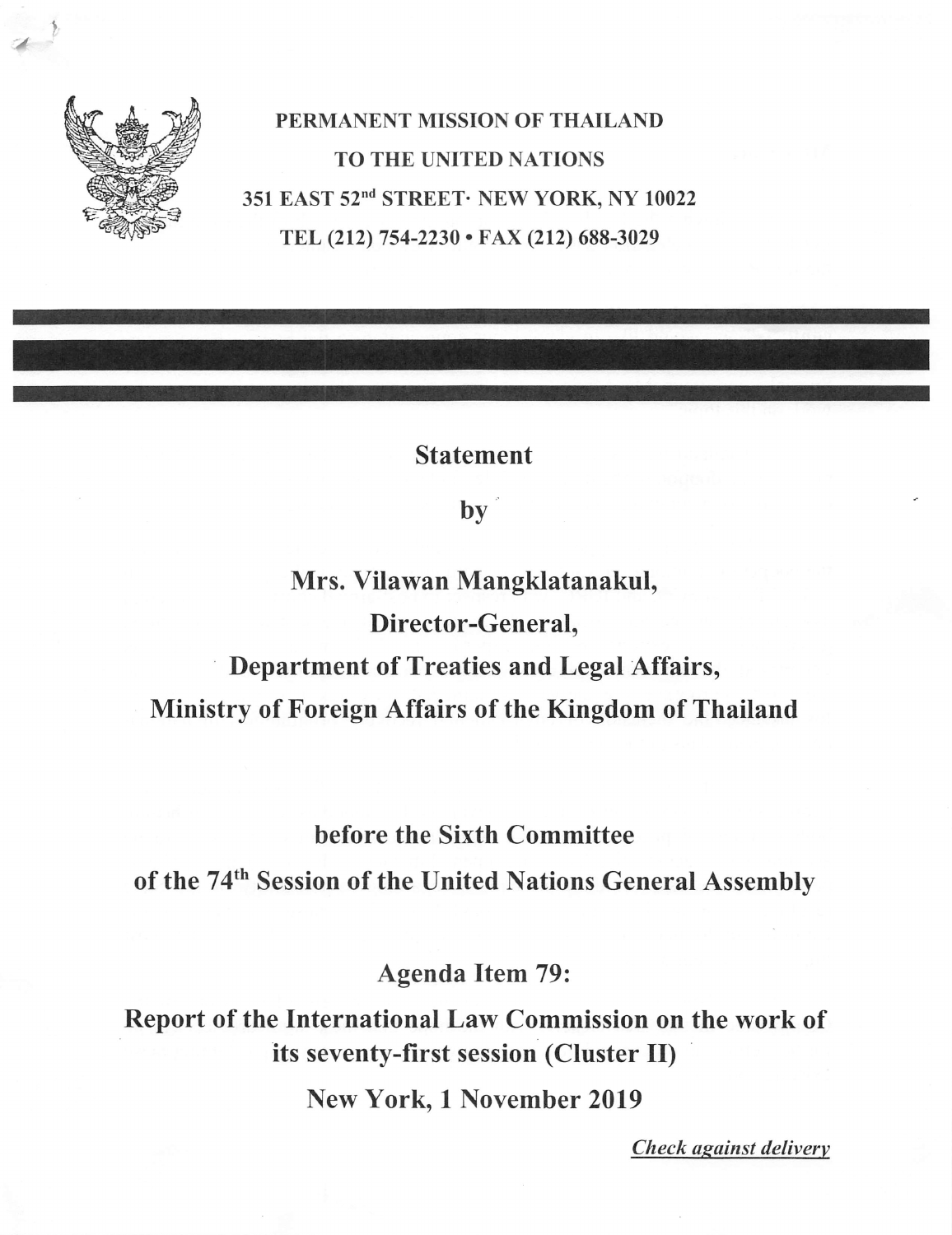## Mr. Chair,

1. Following the fruitful discussion on the current work of the Commission in Cluster I, my delegation wishes to share its views on Chapters VI, VIII and X of the ILC Report, which have been assigned to Cluster II.

2. On the topic "Protection of the environment in relation to armed conflicts", we would like to express our appreciation to the Special Rapporteur, Ms. Marja Lehto, for her second report. We would also like to thank the previous Special Rapporteur, Ms. Marie G. Jacobsson for her valuable contribution to the work on this topic.

3. Thailand wishes to congratulate and commend the Commission for the provisional adoption of the draft principles and the commentaries on the protection of the environment in relation to armed conflicts on first reading.

4. My delegation supports the idea behind draft principle 25 which calls for the cooperation among relevant actors, including intemational organisations, such as UNEP, UNESCO, and ICRC, with respect to post-armed conflict environmental assessments and remedial measures. Interaction and engagement with these actors, given their vast experiences and expertise in different areas, will help us understand the environmental consequences of armed conflicts and determine the most appropriate preventive and remedial measures that must be taken, for instance, the inclusion of environmental recovery programmes in national development plans of the concerned State.

5. Additionally, the draft principles acknowledge the dependence of the people on the environment for their survival and livelihood as well as their health, both in times of peace and conflict. Thus it is incumbent on mankind to be accountable for actions that have a detrimental impact on the environment. This is particularly the case for draft principle 9 regarding responsibility of the State resulting from an internationally wrongful act that causes damage to the environment to make full reparation for the damage done. This is the most important element of accountability.

6. Thailand will continue to follow the development of the work of the Commission in this area closely, with the hope that these draft articles will be further refined in order to address the gaps when concurrently implementing these existing bodies of law.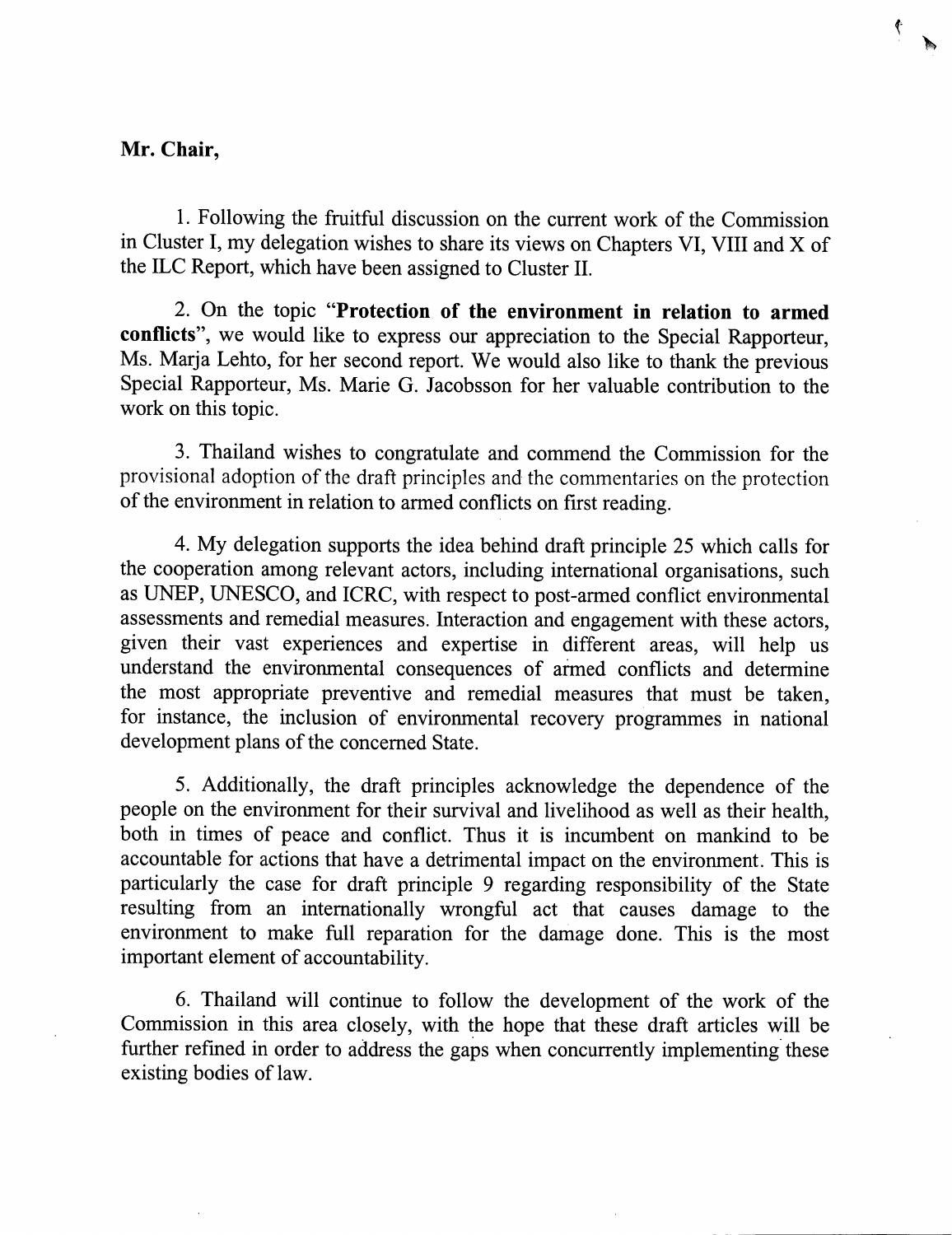## Mr. Chair,

7. Turning now to the topic "Immunity of State officials from foreign criminal jurisdiction", my delegation wishes to commend the Special Rapporteur, Madame Concepción Escobar Hernández for her seventh report on the remaining procedural aspects of immunity.

8. Thailand wishes to once again stress the need to strike the right balance between according immunity to and ending impunity of State officials in foreign criminal jurisdiction.

9. We see the value of the elements in draft articles 8 to 11 for further clarifying the steps in relation to immunity of a State official, and clearly distinguishing the consideration, determination, invocation and waiver of immunity. In addition, the elements on procedural safeguards are useful in support of such application of immunity, aimed at maintaining friendly relations between the forum State and the State of the official and protecting their interests by encouraging communication and cooperation between the forum State and the State of the official to ensure transparency and due process.

10. With regard to the determination of immunity, my delegation is of the view that the principle of sovereign equality of States should be underlined and taken into due consideration. Therefore, the forum State court would be competent to exercise jurisdiction to determine whether immunity can be invoked or not, by taking into account also whether the State of the official has invoked or waived immunity.

## Mr. Chair,

11. Turning to the topic "sea-level rise in relation to international law". My delegation fully supports the proposed programme of work of the Study Group over the next two years. This topic must be taken up urgently. My delegation looks forward to following the work of the Study Group and the Commission on this topic very closely. We expect great work to be accomplished, which has life changing implications for small island and low-lying states.

12. The rise of the sea-level will impact territories, maritime jurisdiction and baselines, and consequently have repercussions on existing maritime boundary agreements. A question then arises as to whether a State, in certain cases, can invoke the principle of "fundamental change of circumstances" in accordance with Article 62 of the 1969 Vienna Convention on the Law of Treaties to terminate or